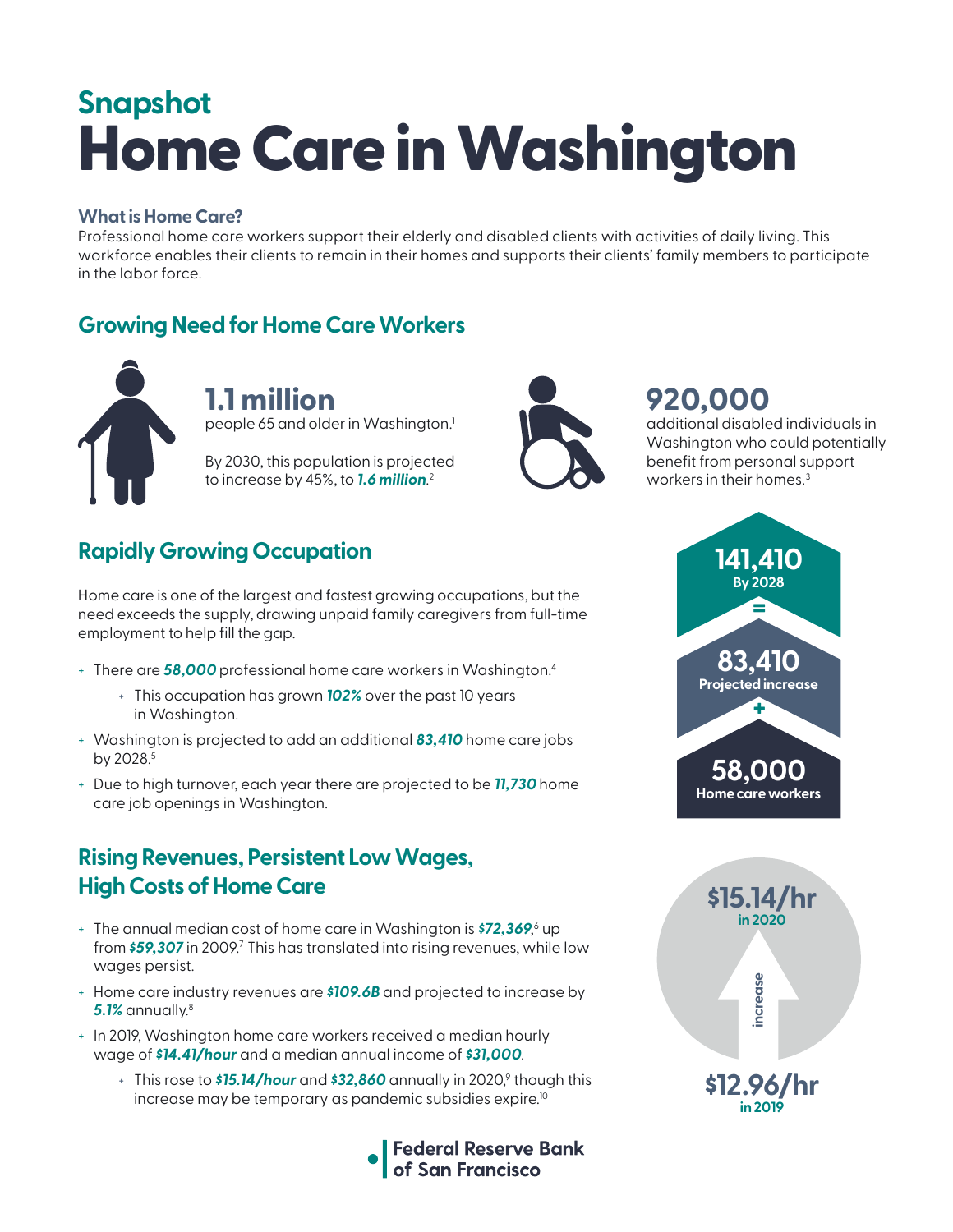# **Worker Demographics**

The Washington home care workforce is disproportionately composed of women of color and immigrant women. Their median age is 50. $<sup>11</sup>$ </sup>



#### **Economic Impacts and Racial & Ethnic Disparities**

Recruitment and retention of workers in this rapidly growing occupation can help support the Washington economy.

- + Professional home care workers help family members–especially women–to remain in the workforce,<sup>12</sup> but many families are waiting to receive this support.
- + Studies have found that raising wages for home care workers leads to lower costs from reduced turnover and from workers' reliance on public safety net programs.<sup>13</sup>
- + Low wages result in thousands of Washington home care workers living in poverty: 14